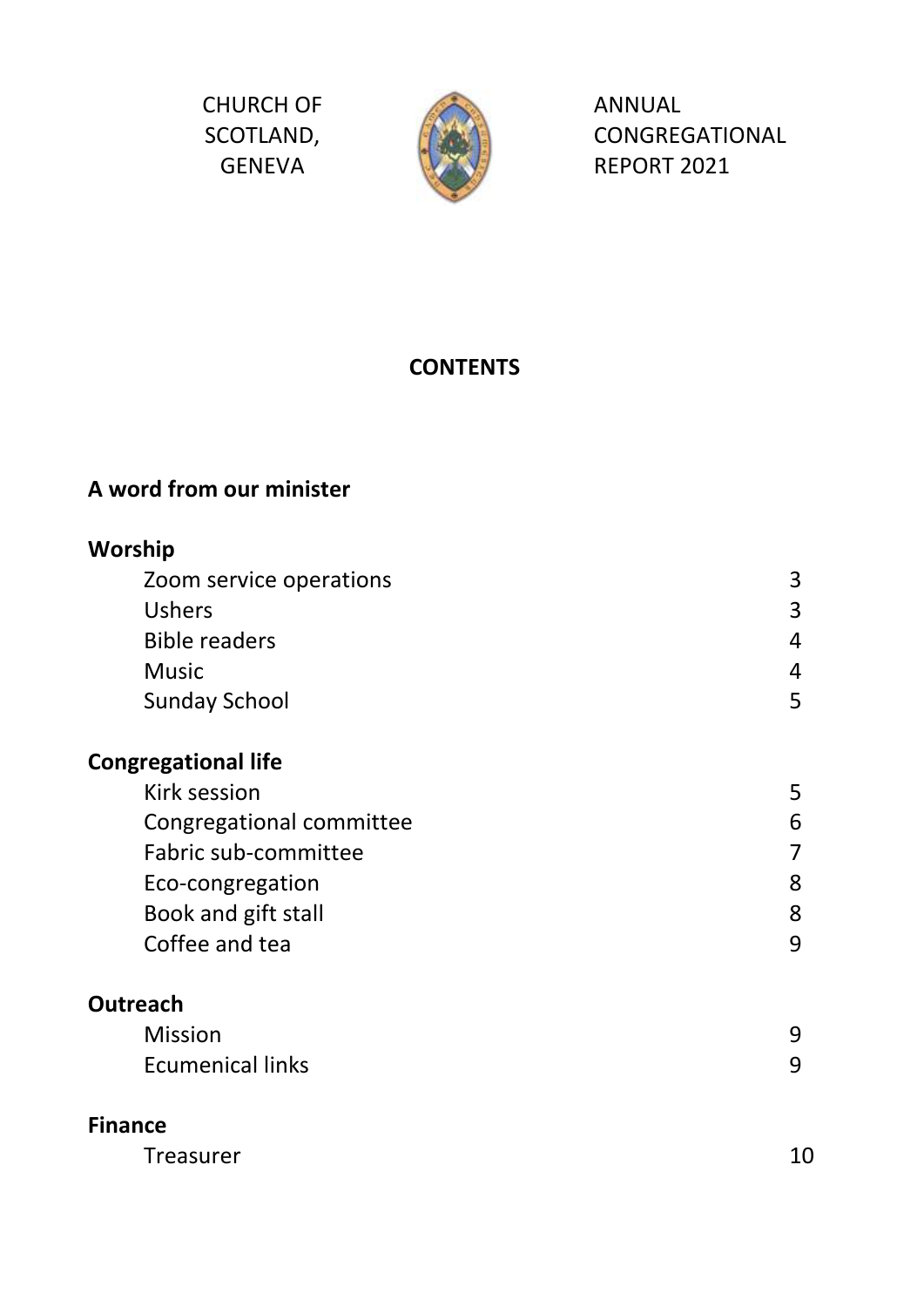# **A word from our minister**

It was a tapestry.

The last year with its elements of newness, familiarity, achievement, unfinished business…and always people - woven into the tapestry that has been the twelve months since the last Annual Report.

The on-going business of congregational life, weddings, funerals, baptisms, hospital visits – all about people and their stresses, their joys, their anxieties and their dreams: all of us trying to offer real hands-on compassion in the name of Christ.

# It was never dull.

But the quiet steady life of the church can sometimes go un-noticed in the tapestry as our eye is taken by the more dramatic and vivid moments…It's in the detail and seemingly small connections that we see the real work.

The vital moments which bring people together and give us a chance to know one another… where new connections are formed and old ones deepened…truths are explored and questions raised and sometimes answered.

Holy Week and Easter offered once again important opportunities to take the sometimes difficult journey into the central miracle of our faith…it was a special time.

Different ministries were brought and offered!

- The readers and pray-ers,
- Newsletter editor and Zoom operators…
- The musicians many, whose gift is great and whose role is crucial…
- The church leaders who work so hard and serve so faithfully,
- The congregation who demonstrate, week after week, the two greatest graces a minister could look for… faithfulness and love.

After the losses of the last months…lost time together, lost opportunities to mix and mingle, to deepen love and strengthen bonds of affection, slowly we are coming back, coming to worship in the place that means so much to so many people.

It feels good.

So, the tapestry takes shape… a picture is emerging… one of positivity and promise… our bit in the big picture – our threads of many colours, a tiny segment of the on-going story of faith and pilgrimage that is the church in which we serve.

What will the next segment be like? Colourful, I'm sure!

Blessings, Laurence

*Laurence Twaddle (laurence.twaddle@gmail.com)*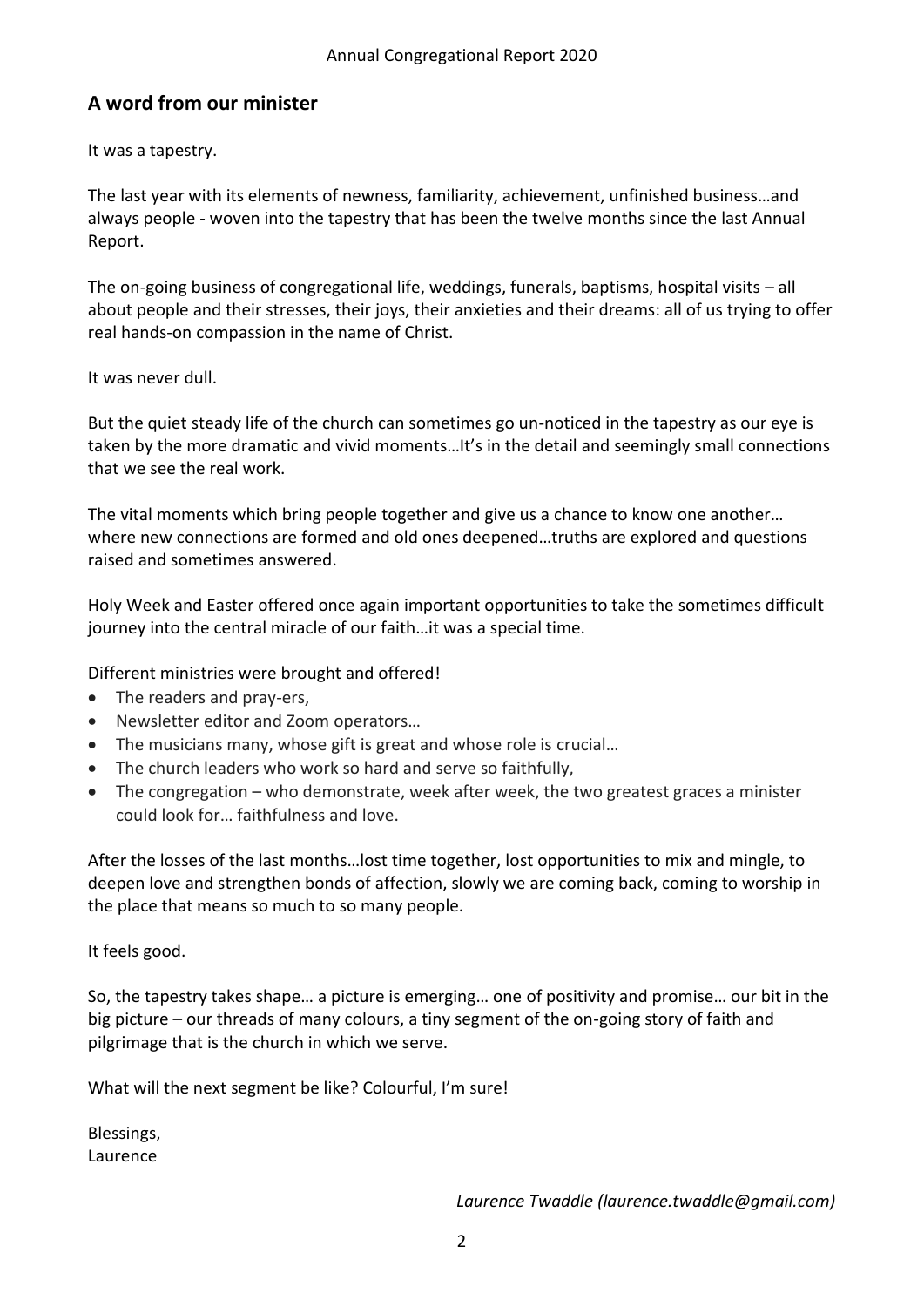# **Worship**

# **Zoom worship connection**

During the first year of Covid we learned how to run worship entirely over Zoom, with sometimes over a hundred different connections joining us for worship on Sundays.

Over the second year with the opening of worship in the Auditoire once more, we added a new level of complexity in providing a hybrid worship experience that could be shared both by people in the building and those connecting online. We've learned some lessons, some of them rather hard ones, but we seem to have a working pattern.

We've also continued the online-only Wednesday lunchtime worship which everyone seems to really enjoy, with its shorter informal nature, friendly banter, and enjoyment of many different kinds of music.

Challenges with running a hybrid Zoom connection from the Auditoire include:

- Sometimes less than reliable Internet connections from the church
- We can get interference on Zoom anytime there is more than one microphone unmuted in church
- There is a balancing act between volume and interference, and knowing which mike we will need next
- Someone has to be physically present to unmute the next microphone when the focus of the service shifts - thanks to Lindy for her heroic efforts on this
- The two iPads we use as cameras and mikes can sometimes misbehave aiming them can also be a challenge
- People sometimes stand somewhere we didn't expect, so there is no camera ready to show them
- Zoom itself can sometimes have an "off day" when things just don't work quite right, buttons don't work, or some people lose their sound or picture while others are fine – this is just something we have to ride out as best we can.

Some people have asked whether it would be possible for the services to be recorded from the Zoom session. In reality this isn't practical for us, even if we could get the technology to work reliably. We really want to show the congregation so that people at home feel more "present" in the worship, so would need to get written permission from everyone who might get into camera range for privacy reasons. This isn't an issue with a live-only stream.

As the pandemic travel rules have eased, my own business travel is starting to pick up again and I've also had family situations that prevented me from always being available, so I repeat the request from last year. If you have a decent computer and a good Internet connection, do please consider whether you can help out with running Zoom for some of the services. Many thanks to Laurence, Vincent, and others who have stepped in to help when I wasn't there.

# *Mark Jeffrey (mark.jeffrey@microsoft.com)*

#### **Ushers**

2021 was an interesting year. After an extended period of not being able to meet in the Auditoire, face-to-face services resumed on 12th September, 2021. This presented considerable challenges. I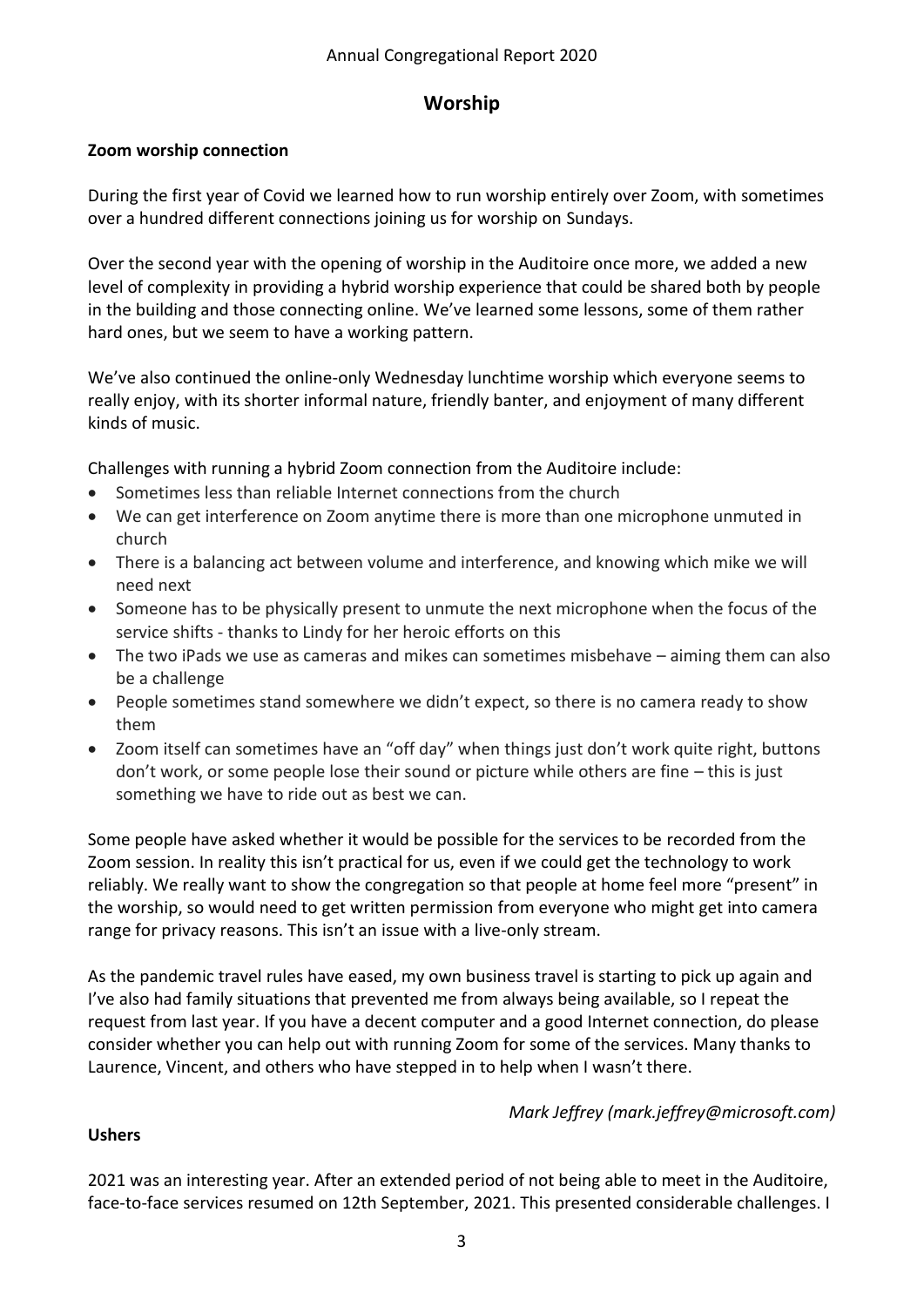was away at the time, and would like to express special thanks to Sherree, Lindy, Nicola, Jane, and others who put the ushering protocols in place which allowed us to operate within the regulations of the time. These complicated the ushering role considerably, and our ushers found their way through this additional complexity with aplomb.

Since then, we have kept pace with the regulatory changes, to the point where our present processes are similar to those of pre-Covid times – today it is sometimes hard to believe pre-Covid actually existed!

During the period of on-line services, many ushers moved away or for different reasons were unable to continue ushering, which significantly reduced the number of people on the roster, thus increasing the frequency of ushering for those remaining. I thank everyone for their forbearance, and hope we can increase the number of ushers over the coming months. If you would be interested in serving the church in this way, please speak to me or drop me an email.

The usher's role involves greeting those attending church each week, and carrying out a number of other tasks during the service to ensure its smooth-running. These include making books available and collecting the offering. We normally have around 30 ushers. With two serving each Sunday, this means that each usher is on duty around once per quarter. The roster for the following six months is published twice a year, in April and October. Ushers are normally the first people newcomers and visitors meet when entering the church, and the warmth of this initial welcome has a big impact on newcomers' first impressions.

Thank you to all involved in serving the church in this way, and for the continuing warm welcome to regulars and visitors attending the Church of Scotland in Geneva. I end with a reminder to anyone who might be interested in serving our church as an usher to please speak to me or email me.

*Arthur Griffith (griffith@bluewin.ch)*

#### **Bible readers**

What a joy it is to be back in church… for some of us.

Of course, a great many people are not ready or able to join us at the Auditoire, and we are very lucky to be able to stream our services and be together that way.

As far as the Bible readings at our services go, however, our extensive list of available readers has shrunk dramatically.

My sincere thanks go to the stalwarts who are available to read in church, but we need some more willing volunteers. Reading God's word on a Sunday morning to the congregation is not as daunting as it might seem. Far from it! So, if you'd like to join us, please come and have a chat with me in church or contact me by email. Thank you.

*Nicola Hollyman (nicolahollyman@hotmail.com)*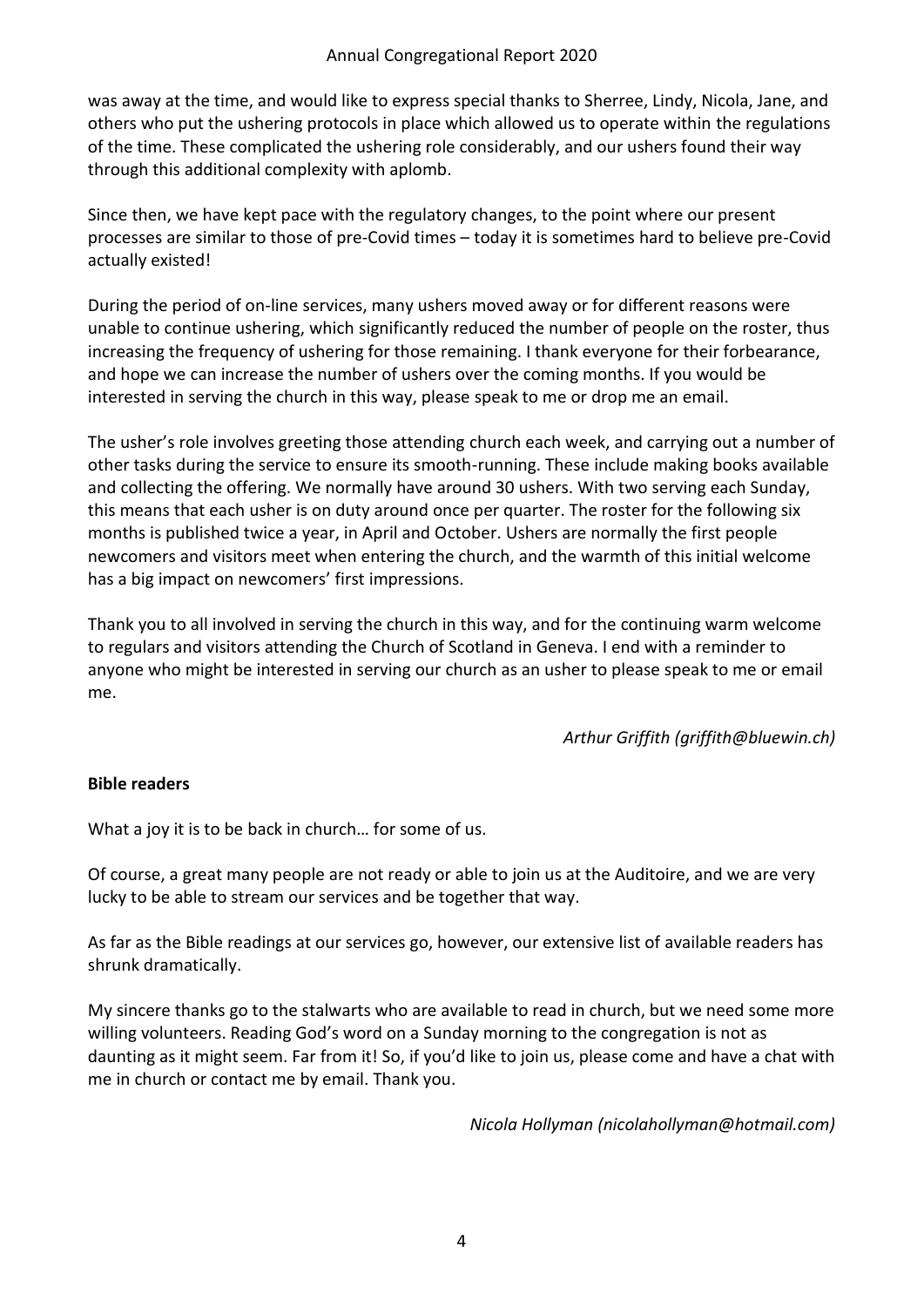#### **Music**

As no in-person services were held in the Auditoire until September 12 2021, I – together with Peter Billington, Oscar Colliar, Peter Tulloch and Alan Woodbridge - continued to produce videos of preludes and postludes for Zoom services until that date, when it was my great pleasure to play for a live congregation. Since that time, the two Peters, Linda Revkin, Alan Woodbridge, Nayoung Kim, and I have played for in-person services, surrounded by iPads. Apparently the sound quality of the organ voluntaries via Zoom is quite variable but it has been wonderful to play for a live congregation and to hear them sing!

We are still working on resurrecting the choir, which means there have been no introits or anthems. However, Mak Ikeda and Judith Peacock have stepped into the breach by performing (and arranging, in the case of Mak) special music to liven up our worship regularly – long may that continue! It was uplifting to have a Lessons and Carols Service in December 2021, which was greatly enriched by a solo rendition of "O Holy Night" by Nicola Hollyman, and also an Easter Sunday service in 2022 where Nicola sang, "Jesu, komm in meine Seele" by Telemann. I hope that music in the church continues against all odds and that the congregation continues with its enthusiastic singing!

*Rebecca MacDonald (rebdirks@gmail.com)*

#### **Sunday School**

In 2021, Sunday School continued online, attended by children from age five to twelve, until the end of June 2021. Activities in June included a Family Service that was presented online by Reverend Laurence Twaddle, with Sunday School children doing readings from the Bible. The June/July newsletter of the congregation included a feature article on the presentation of Godly Play lessons online with the children, describing the approach and experience during Covid times.

After the summer break, we resumed Sunday School sessions in person at the Auditoire, joining inperson services and having the children upstairs in the Salle again as of September. With an improved Covid situation, the Sunday School Team continued to apply sanitary measures in the Salle, similar to what the kids were used to at school in Switzerland. Attendance was good, with up to ten children attending regularly. By the end of the year, our Sunday School children contributed to a video compilation and in-person singing of "Hark! The Herald Angels Sing" at the annual Christmas Carols Service held in December. The video was shared with participants during an online Christmas eve service and with parents of our Sunday School children.

*Cornis Van der Lugt (cornis.lugt@gmail.com)*

# **Congregational life**

#### **Kirk session**

The triumvirate consisting of Jane Broere, Christine Buhler and Mary Couper who took over the responsibilities of session clerk when Alice Tulloch resigned last year seems to be working well. Christine has assumed the bulk of the task, ably assisted by Jane, who took on the elders duties rota and the organization of communion Sundays, and Mary, who is responsible for correspondence with the wider church and keeping the congregation up to date.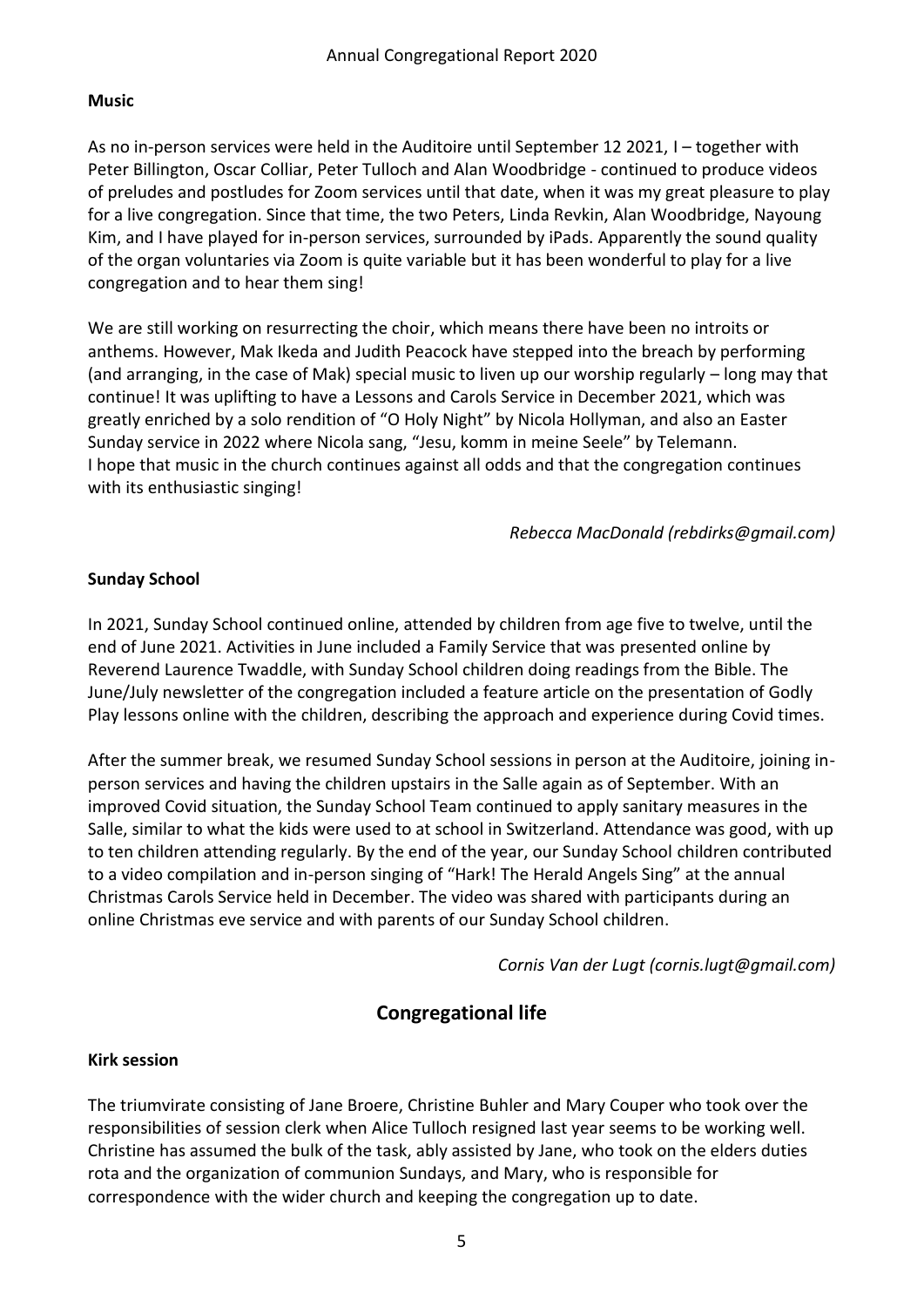Session meetings have taken place every 6 to 8 weeks. Issues discussed have included the resumption of services in the Auditoire, the necessity of continuing the Zoom services and the importance of the Wednesday services and Bible studies. A highly successful 'Away day' was held in the Ecumenical Centre in Bossey. It has been agreed that this should be an annual event.

Recently, matters discussed have largely centred around the future direction of the Church of Scotland in Geneva with the possibility of closer links with the Scots Kirk in Lausanne seeming more likely in the light of the acute shortage of Church of Scotland ministers. Other topics covered include everyday matters: the Sunday school, Caring Group, the Crèche and the Choir. Christine Colliar has joined the meetings in the role of observer. She has been accepted to study for Readership and is currently on a six-month placement in Lausanne.

#### *Session members (as of May 2022) Elders*

Lyndsey Bochaton, Christine Buhler, Graeme Clugston, Jane Broere, Mary Couper, Ailsa Craig, Laurent Djamen, Nicola Hollyman, Jane McKenzie, Isabel Phiri, Joan Reilly, Alice Tulloch, Cornis van der Lugt, Rosaleen Walker

# *Ministers*

Laurence Twaddle, Matthew Ross, Páraic Réamonn

*Christine Buhler (buhlerchristine@hotmail.com)*

#### **Congregational committee**

The congregational committee continued meeting successfully online throughout 2021. The online meetings had been initiated in 2020 as a direct result of the Pandemic restrictions and some members felt that the Zoom even provided an advantage especially for those who, for various reasons, would otherwise have been unable to get to the Salle. Attendance at the online meetings continued to be robust throughout the year.

The committee met five times virtually during the year (January, March, June September, and November) to discuss the temporal affairs of the church. Rev Laurence Twaddle opened and closed each committee meeting with prayer. Such items as finance, fabric, mission, the Auditoire, and general fund-raising were regularly discussed and reported on in the minutes.

The annual St Andrew's Fair was the subject of much discussion, and the venue was tentatively booked for November 2021; but sadly, the event was eventually cancelled due to the complexities arising from the pandemic related restrictions. Although this was very disappointing at the time, it did not come as a surprise. Further discussion led to a very successful 'virtual' Fair springing up in its place with the sale of pre-ordered cakes, jams, marmalade and Christmas cake from the Auditoire, members of the congregation being invited to pick up the items they had ordered in advance.

The Annual Congregational Meeting (ACM) was held virtually on Tuesday June 8 2021. The first part of the meeting covered business items:

- Approval of 2020 accounts
- Adoption of the 2021 budget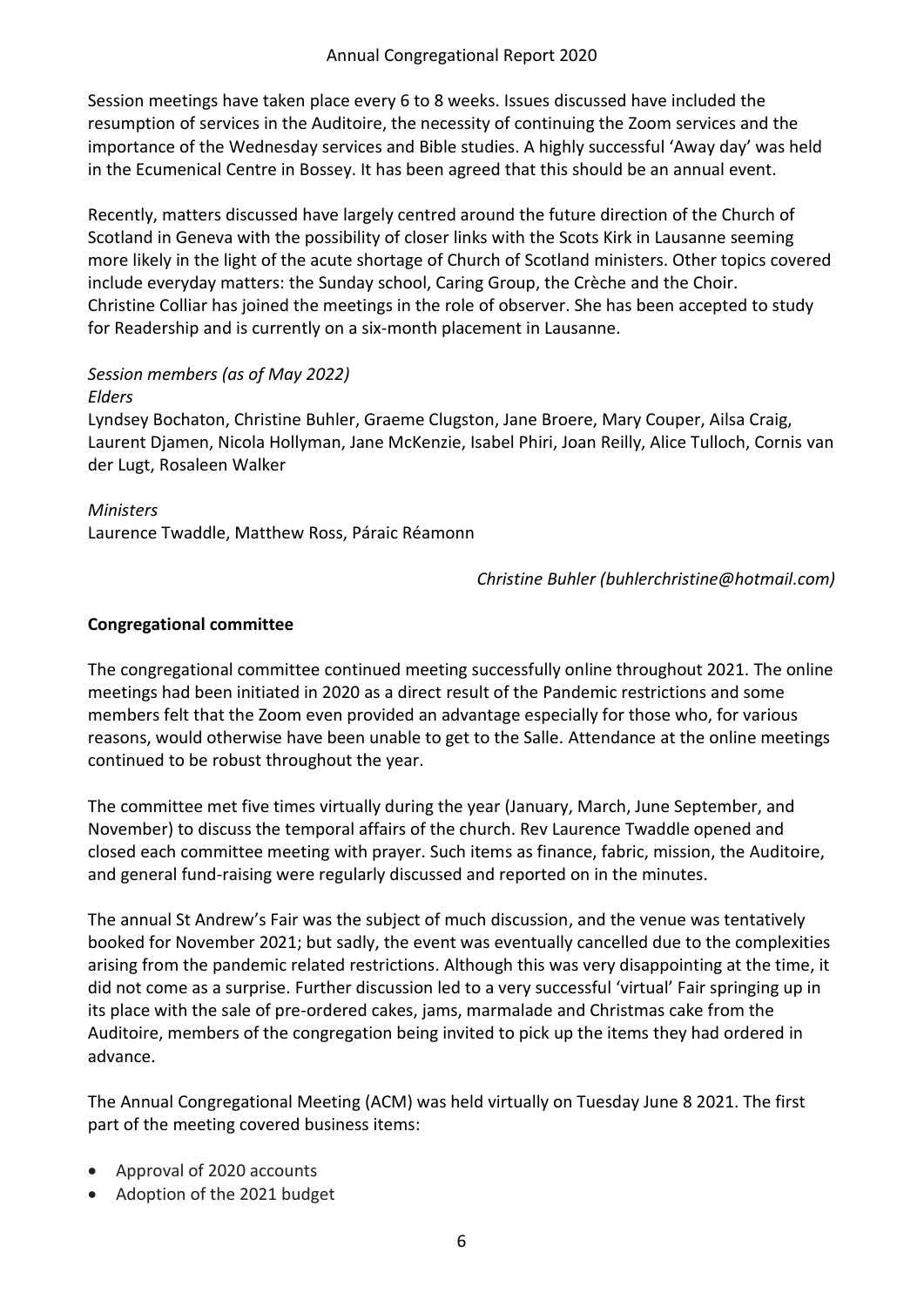- Appointment of the auditors for the 2021 accounts
- Reception of the 2020 Annual Congregational Report
- Election of committee members where required

A lively question and answer session followed where many of the topics impactful to our church life were discussed.

The minister commented that he loved the energy, variety, richness of experience and spirituality of the members of the church, all of which was reflected in the report. He added that it was a stimulating report given that it has been a bad year for many people. He felt touched by the faithfulness of the members and their invaluable contributions to the life of the church.

#### *Committee members*

*ACM 2019 to 2022* Grace Ansah, Sherree Atkinson-Bret, Marinda Kuhn, Fiona Parrott *ACM 2020 to 2023* Christine Bunn, David Hogg, Mwai Makota, Peter Tulloch *ACM 2021 to 2024* Nan Braunschweiger, Han Broere, Ewart MacKenzie, Douglas Murray-Jones

*Sherree Atkinson-Bret (sherreeatkinsonbret@gmail.com)*

#### **Fabric sub-committee**

Due to the Covid 19 pandemic, the church facilities were not used since mid-March 2020. Throughout 2021, the property was regularly inspected, kept clean and, during the winter, the heating in the Auditoire was kept at a minimum level.

As convenor, and together with the minister, session clerks, etc., I have been in regular contact with the General Trustees (building safety, risk and compliance, fire safety, health and safety departments) of the Church of Scotland Edinburgh in relation to the pandemic, health and fire safety practices and updating guidance on reshaping church life and looking after church buildings.

The convenor undertook a short (45-minute) Zoom online training webinar entitled 'Introduction to basic fire safety principles' which was given by the Fire Safety Advisor from the Church of Scotland General Trustees. This advisor recommended that our church in Geneva appoint a volunteer Health and Safety administrator/coordinator. There will be more Zoom meetings on fire safety in 2022; if any member of the congregation is interested in this subject, they should contact the convenor.

A proposal to place a defibrillator in the Auditoire is being brought before the Auditoire committee for funding and approval of its installation.

Progress is also being made to improve external accessibility of the Auditoire for persons with physical disabilities, and for wheelchair entry, by installing a lift. It is understood that this lift would be a donation from the Geneva Canton.

*Douglas Murray-Jones (dmurrayjones@aol.com)*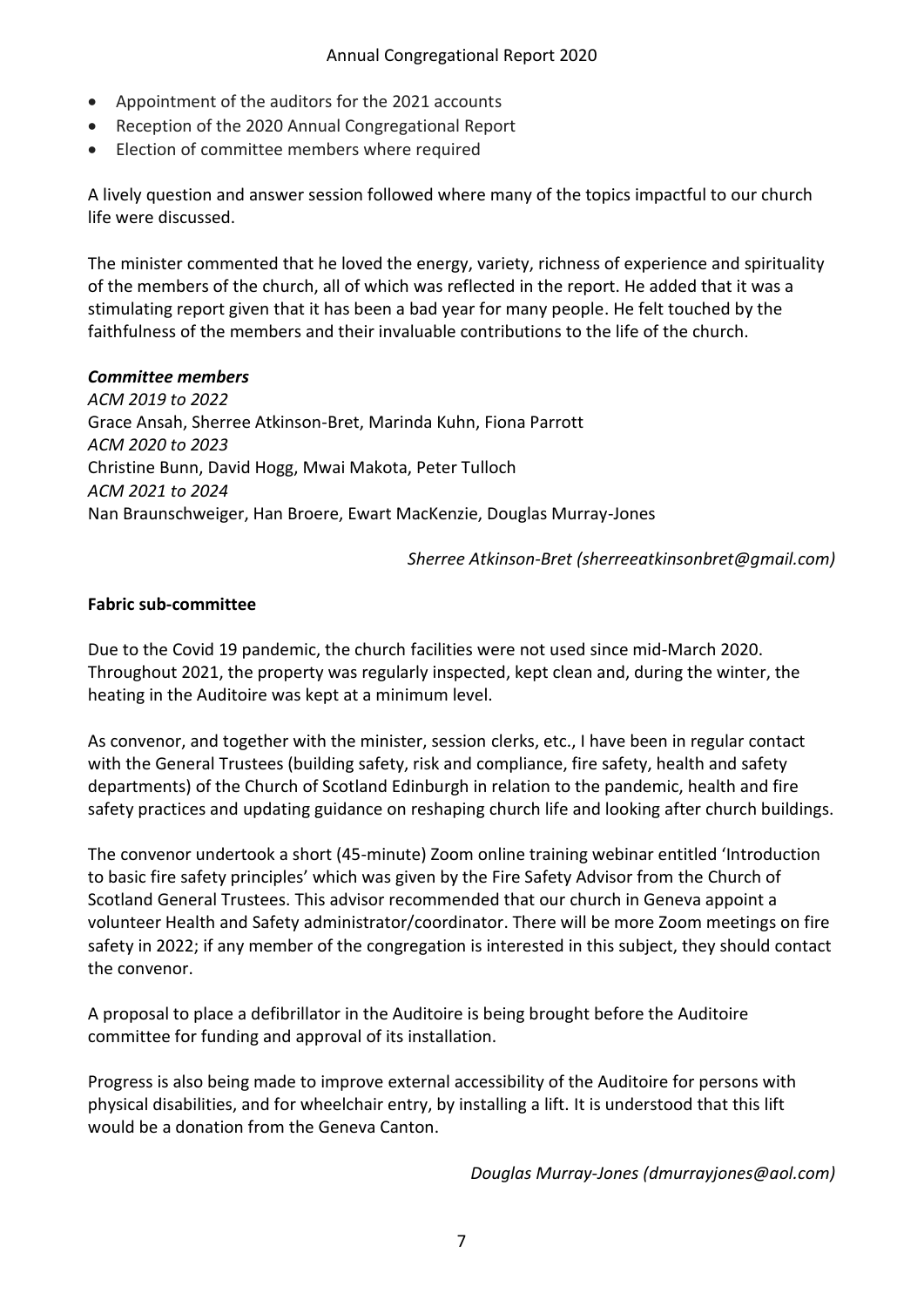# **Eco-Congregation**

In 2021 we were particularly focused on the theme of global climate change, in view of the conference of the UN climate change convention held in Glasgow last November. Harvest Sunday on September 26 included a sermon by Rev Laurence Twaddle on the theme of environment and climate. On September27, the Eco-Congregation coordinator also briefed the kirk session on progress in the climate negotiations, what was at stake at the Glasgow conference, and climate activities of the Eco-Congregation initiative with Church of Scotland and other churches during the run-up to the climate Conference of the Parties (COP). These included Climate Sundays held by many congregations, including our own with the Harvest Sunday service.

In June, Peter Tulloch attended one of the climate-focused webinars, hosted by the Church of Scotland Faith Impact Forum (formerly World Mission) and Christian Aid, focusing on the impact of climate change on the world's poorest people. It included moving presentations from Church of Scotland partners in Nepal and Malawi. Following this, an article by Peter and Cornis on climate and its developmental impact was published in the congregation newsletter. A leaflet on climate action and practical steps congregation members can take in their daily lives, including climate initiatives to support, was also created and distributed in September - October 2021.

*Cornis van der Lugt (cornis.lugt@gmail.com)*

# **Book and gift stall**

As the old adage says, it was "for reasons beyond our control" that this activity was moribund in 2021 save for the unceasing diligence of Lily who continued to keep the bookshelves in impeccable order despite the lack of customers through – let us hasten to add – no fault of their own.

Now that we can socialize again, the stall can open up again and renew acquaintance – but only if we can recruit one, two, three or more (!) helpers.

Don't be diffident, many of the "retired" staffers are still around and will be happy to give a hand, advice and encouragement and in no time at all you'll be a seasoned staffer yourself.

Our aim is to form a team so that no one feels obliged to be on duty every Sunday and there'll always be someone around to help out if necessary.

So let's re-build that esprit de corps that worked so well before the pandemic.

If you feel that this is an activity that you'd enjoy and could fit into your own busy schedule, please get in touch for a chat and a cuppa (or a glass).

In the meantime, thanks to everyone for reading – and please stop by the Stall to renew acquaintance whenever you can.

Oh! And don't forget our souvenir items to take on your travels: all easy to pack, great value for money, and a heart-warming reminder that our congregation in Geneva is still holding its own.

Warmest greetings to everyone. We look forward to seeing you very soon.

*Ritchie Pannetti (r.pannetti@bluewin.ch)*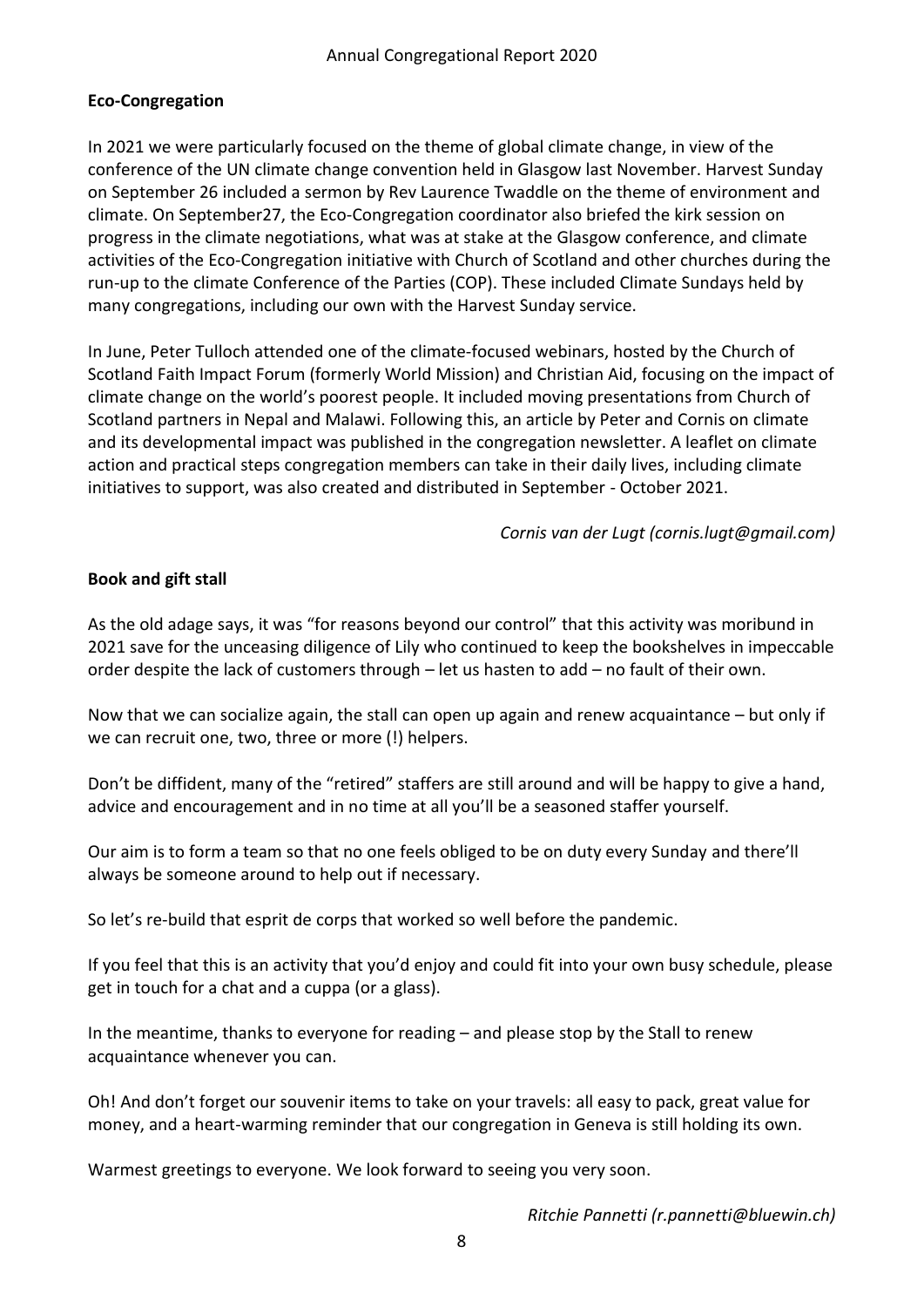# **Coffee and tea**

After almost two years, coffee and tea are again being served after church. It is very much appreciated as it provides an opportunity to meet other members of the congregation and also to welcome newcomers and visitors.

A very big thank you to all the volunteers who help prepare and serve coffee and tea each Sunday after church. A number of people have left and we are looking for more helpers so if you would like to join this team of volunteers, please contact either Hazel or Rosaleen and we will add your name to the next rota. It is a wonderful opportunity to get to know the congregation and also meet visitors.

> Rosaleen Walker (*rmwalker@bluewin.ch*) Hazel Griffith (*hazelandarthurgriffith@gmail.com*)

# **Outreach**

# **Mission partnerships**

Thanks to the generosity of members, the congregation in 2021 was fully able to continue its support for our two mission partnerships in Ekwendeni, Malawi, and Lalgadh, Nepal. We were able to send substantial funds from the 2021 givings to both partnerships in early January of this year. This is a wonderful outcome in the difficult times of Covid-19. Thank you all very much indeed!

You will find detailed information about mission financing in the treasurer's report. Both of the partnerships depend heavily on our input, and we are the sole support for the basic work of the Youth HIV Information and Education Centre in Ekwendeni.

Please keep both Ekwendeni and Lalgadh in your thoughts, prayers and offerings throughout this year, and in particular pray for Shupo Kumwenda, the Youth Centre supervisor, and for Graeme and Meena as they face up to Graeme's medical issues in Australia.

May their work flourish in God's name!

*Peter Tulloch (tulloch.peter1@gmail.com) for the mission committee*

# **Ecumenical links**

Our congregation has always been very ecumenically minded, but Covid-19 continued to limit how we were able to express this in 2021/22.

We have maintained our links both with the Rassemblement des Eglises et Communautés Chrétiennes de Genève (RECG, recg.ch) and with Témoigner ensemble à Genève/Witnessing together in Geneva (*TEAG: johnknox.ch/programme/temoigner*), although in both cases they were unable to maintain their usual range of activities. TEAG could not hold their annual gathering at the Ecumenical Centre in September 2021 on the occasion of the Jeûne genevois but helped to organize a regional ecumenical event in Onex on May 1 2022.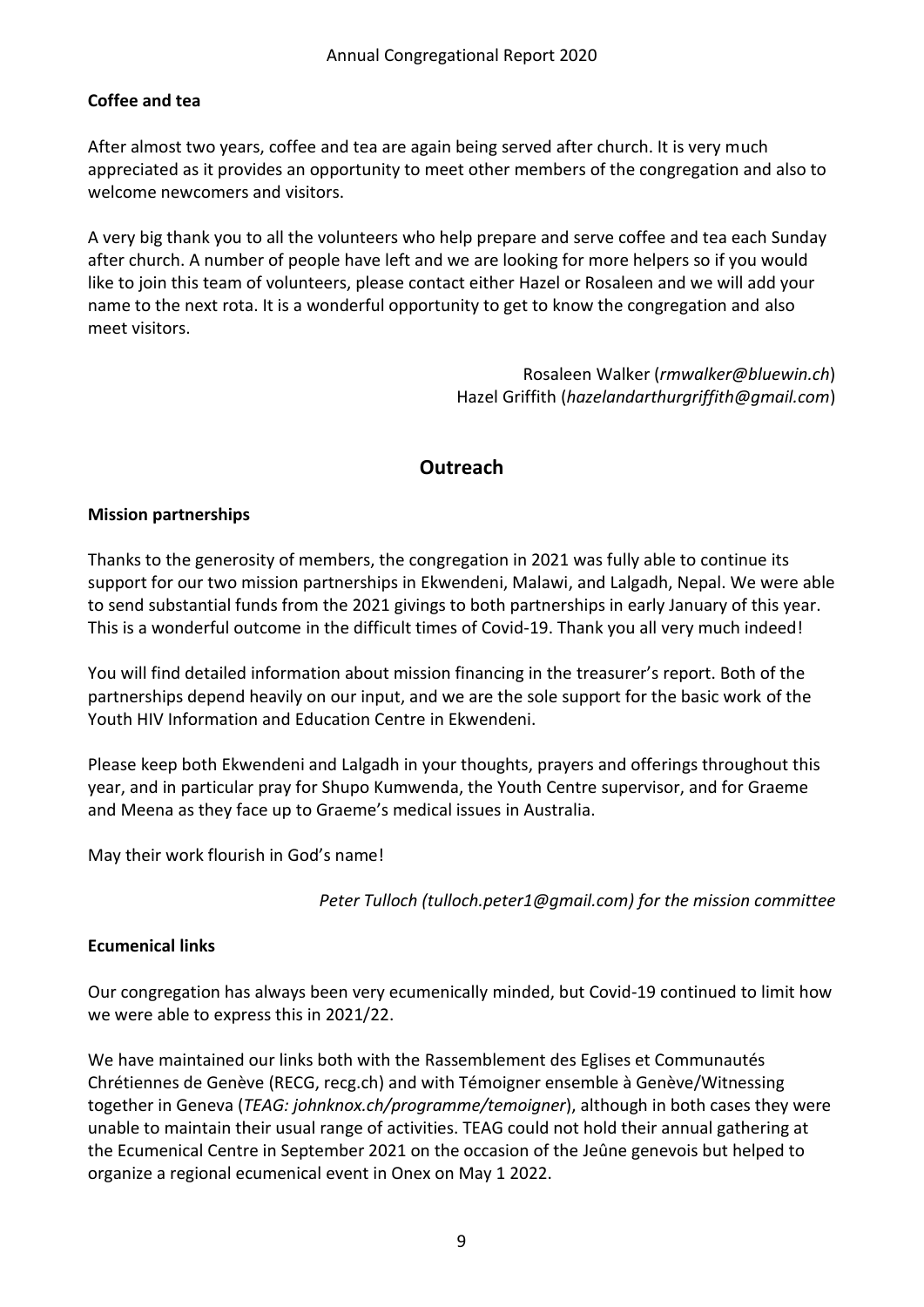The main purpose of Cursillo in Geneva is to organize weekend retreats twice a year. Numbers 71 and 72 were held in May and November 2019 but #73 has been repeatedly postponed and was finally held from May 5 to 8 2022.

*Arthur Askew (arthuraskewge@bluewin.ch)*

#### **Finance**

#### **Treasurer's report**

*This report on our finances in 2021 has been prepared on the basis of pre-audited accounts.*

# **Congregational finances**

It would be tempting and relatively easy to describe 2021 as a reasonably good year from a financial perspective and to leave it at that. After all, the congregation budgeted for a deficit of CHF 20,205 and ended up with a slight surplus of CHF 3,604. Income was CHF 13k higher than had been planned for and expenditures were CHF 9.7k lower than anticipated, CHF 2k lower than in 2020. So, while there might not have been a whole lot of extra cash to splash around (or even to bank as reserves, depending on your inherent level of caution), the net result was certainly no harm done, right? Compared with the CHF 19.6k deficit in 2020 under similar COVID-19 circumstances, that's presumably quite an improvement in fact?

Perhaps, but that last fact is quite telling in its own way. The main difference to 2021, as opposed to 2020, apart from COVID-19 no longer coming as much of a surprise, was that shortly after the congregation was presented with that CHF 19.6k deficit at the ACM in mid-2021, an extremely generous contribution of CHF 20,000 was received. The contributor would prefer not to be named, but the important point here is that it was a single contributor. Without the presumable inspiration of the 2020 deficit and the subsequent donation, nothing much would have changed. The deficit would have been CHF -16.4k. In and of itself, this isn't catastrophic but when these things start to accumulate over time, the net effect is devastating if they are not addressed.

The point is probably easiest to grasp with a couple of graphs to show the changes in income relative to the stagnant levels of expenditure over time. First of all, here are the trends in income over the past three years, moving from pre-COVID-19 into the pandemic period:

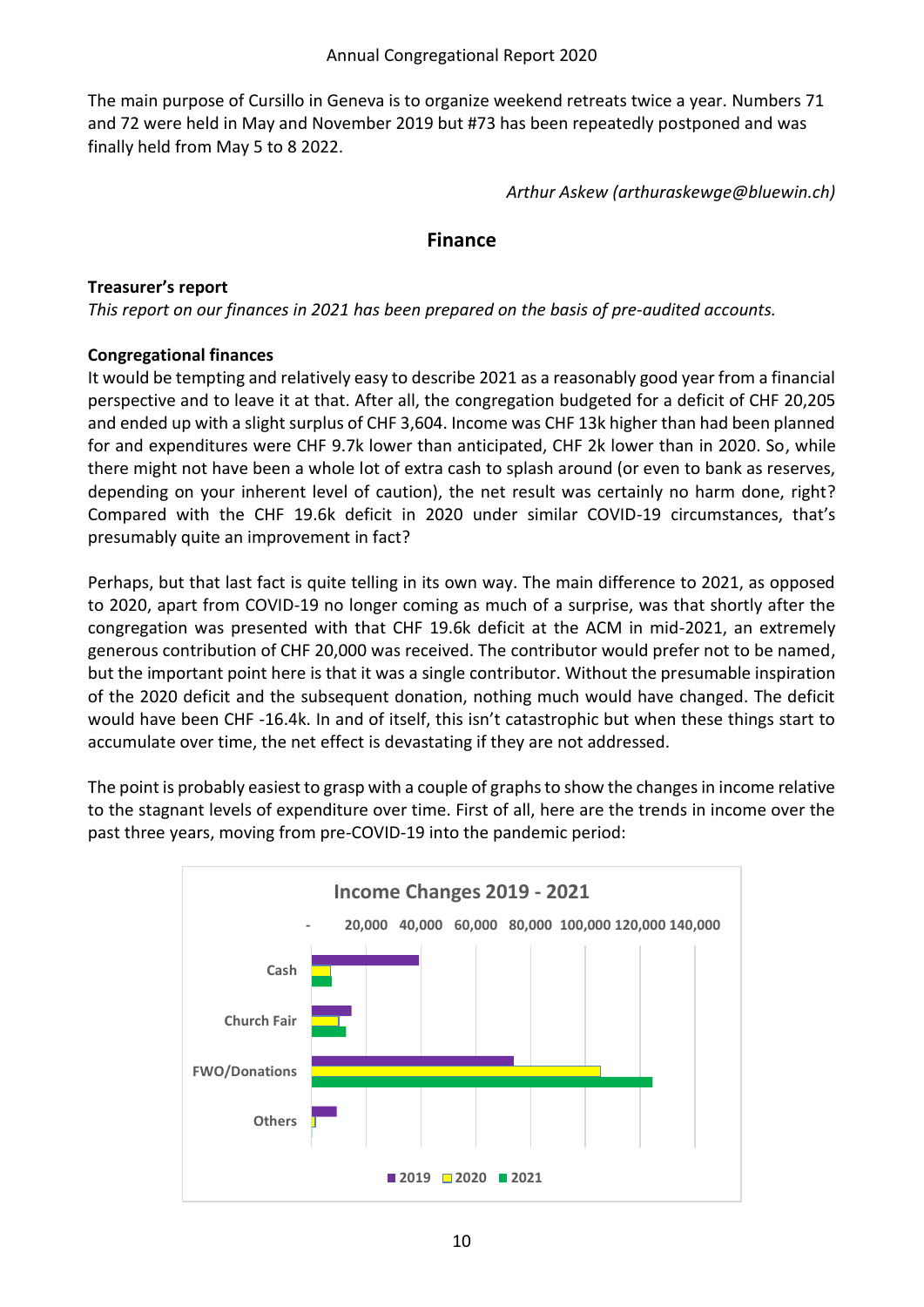

Against these, the corresponding changes in expenditure levels can be set:

The main points to draw would be:

- 1. Cash income has fallen from almost CHF 40k in 2019 to under CHF 8k in both 2020 and 2021 (the resumption of physical services in late 2021 has so far had a minimal impact on this)
- 2. Online giving (FWO and donations) addressed this in part in 2020 by increasing to cover the effective cash loss but could not compensate for further losses in income due to a reduced Church Fair, the cessation of fund-raising projects and the lack of Church lunches, bookstall income etc
- 3. Online giving in 2021 made up the difference essentially by virtue of the one-time donation of CHF 20,000 received in mid-2021
- 4. Expenditure levels are predominantly fixed costs and are highly unlikely to decrease over time (in fact, they are more likely to increase)

An honourable mention should also be accorded to the Church Fair. Despite being a virtual event again in 2021, it raised an admirable CHF 12,606 (compared with CHF 9,941 in 2020 which was already very impressive) and certainly showed the congregation at its best as our community came together to make the event work in the best possible ways, while still maintaining the important income stream it represents from an accounting perspective.

So overall 2021 turned out all right. The note of caution being sounded is because of the effect of that single, generous donation. It basically served to redress the trend in declining income levels seen since 2013.

See the graph on the next page.

Without that donation, there would have been no hook at the end of the green line representing income and that would have gone noticeably below the dotted red line representing expenditure which has been pretty much constant since 2016. Therein lies the problem: the requirements (shown by the expenditure over time) aren't changing but the income is – it's declining. Relying on one or two large donors to come in out of the blue is not a sensible planning strategy. That is not to disparage their generosity, or indeed anyone else's. All gifts to our work, large or small, are always very gratefully received. However, it does make for extremely difficult financial planning when the income stream is neither predictable nor guaranteed.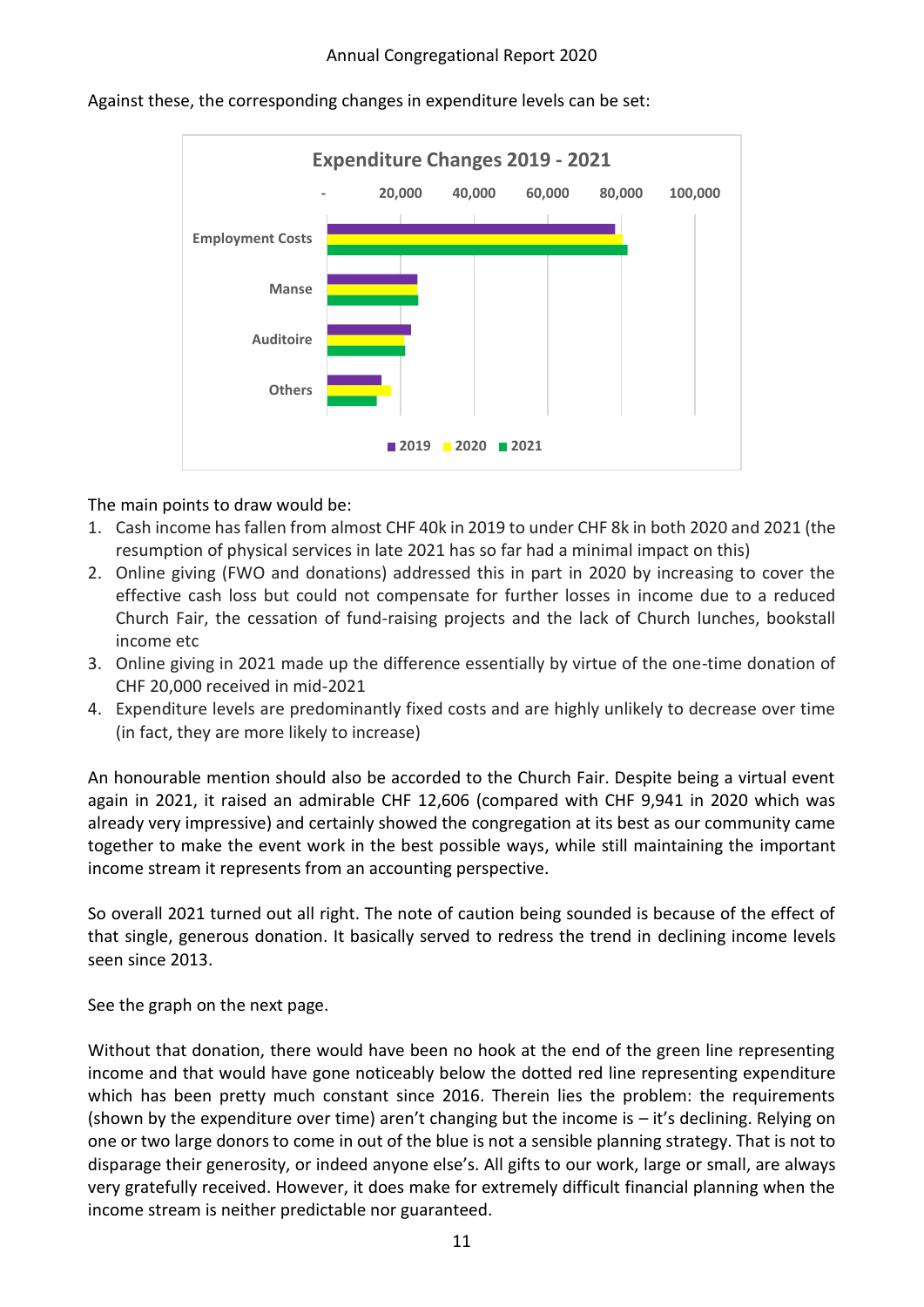

Of course, it would be easy at this point to leave it there and simply turn this report into a begging letter, haranguing the congregation to do more for its own church. However, that would be neither helpful nor fair. The congregation has already done an incredible amount. It has prevented the church from going bankrupt when the pandemic hit. It has compensated for the lack of visitors' contributions with what can only be donations from members of the church (casual visitors don't tend to set up regular bank transfers so this can be assumed to be an accurate assessment). It has kept the Church Fair going and expanded on it over 2020, and much more besides. The question should rather be what can be done in terms of cutting expenses, expanding the congregation size and increasing income streams.

As noted before, cutting expenses is not much of an avenue. Short of replacing the Minister with a permanent locum position, getting rid of the Manse or quitting the Auditoire, the options aren't there, at least not on a useful scale. Expanding the congregation would be excellent for many reasons, not just financial but it lies somewhat beyond the financial remit alone. Nonetheless, it does factor in to the third area to explore and this is what has been taking place since the last ACM. At its ACM in 2021, the congregation asked the Finance Sub-Committee to look into what could be done to boost income. The work is still ongoing but various ideas have been pursued and expertise and experience sought from other anglophone churches in the Geneva area, the Church of Scotland's team in Edinburgh which supports congregations with fund-raising activities, private enterprises and others. Some of the more interesting ideas arising have included:

- a) An increased online giving potential: the congregational website could be easily updated to accept online donations which would be particularly helpful for potential contributors who don't have a Swiss bank account
- b) Quick Response (QR) codes: these could be used and applied in congregational materials (e.g., church newsletters, orders of service) to help people find easy ways to give
- c) Integrating financial considerations into congregational life (e.g., by combining social and fundraising activities, of which the St Andrew's Fair is the best example)
- d) Holding a finance retreat: taking advantage of congregational brainpower and capacity for innovation by spending a day with members of the kirk session, finance sub-committee, music producers, educators, communications specialists and others, dedicated to income generation ideas
- e) Re-organizing and re-energizing the FWO.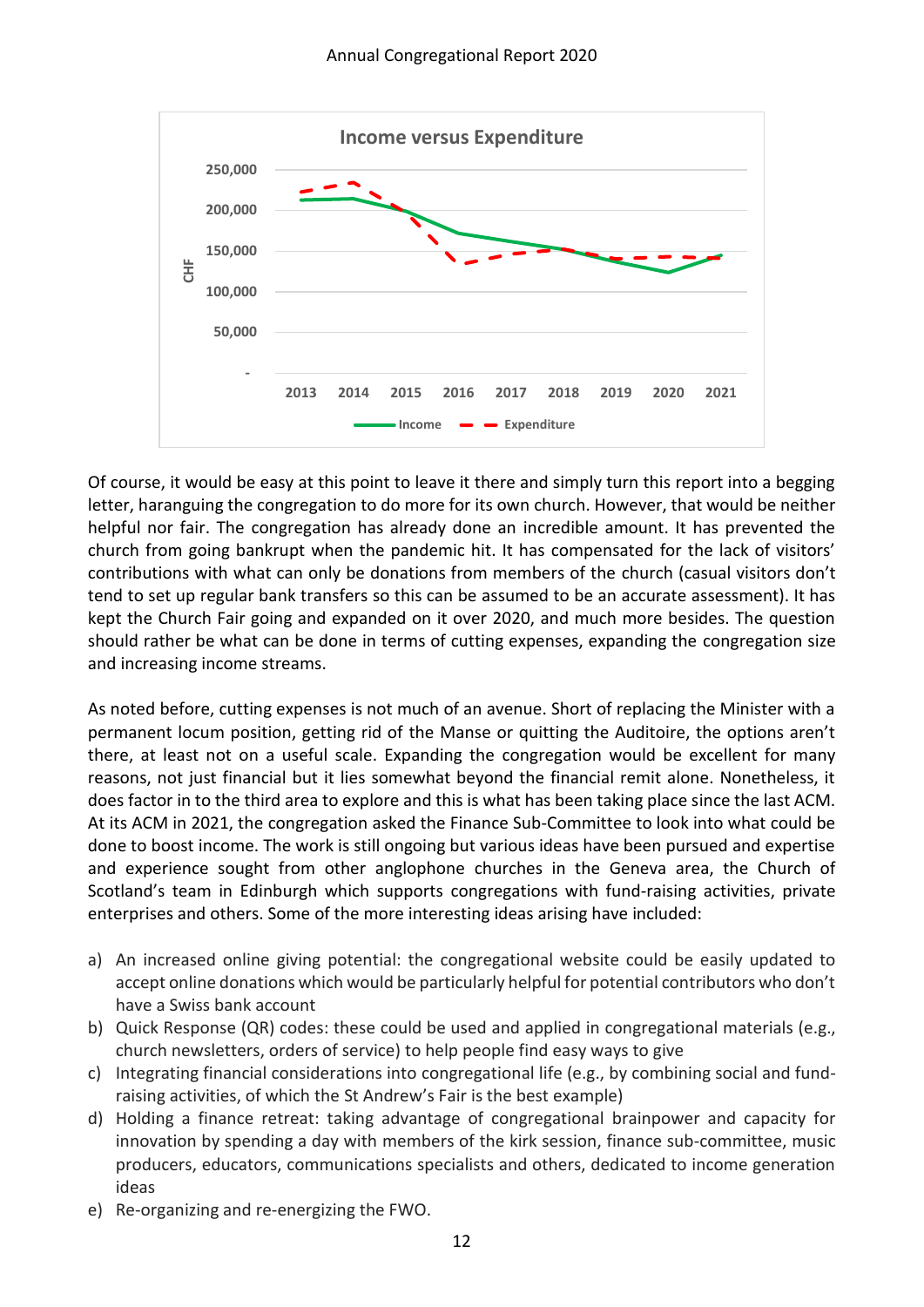These and other ideas are moving ahead at present but it is hoped that the congregation will follow them and help them to move ahead. Many are aimed at as broad a base as possible and if the finance objectives can tie into the wider outreach of the congregation, so much the better.

To conclude, one of the key concerns for our congregational finances is that as many people as possible are aware of them and understand what both the challenges and the opportunities are. The 2021 year demonstrated some of this and also showed what could be done when members of the congregation reacted to these. The congregation is currently in a precarious position, inasmuch as it lacks a significant capacity to cope with a sudden loss of income (or a huge hike in expenditure, although the potential for the latter seems less likely). However, it is by no means on the edge of a precipice and careful management with a clear vision of the way forward should be able to use the existing commitment to reach a strong position.

# **Mission finances**

What was achieved by the congregation's mission work is reported in the section on it in this report. Financially speaking, 2021 saw a total income of CHF 34,520. This was lower than the CHF 58,567 received in 2020 but the latter included a particularly generous, one-time donation of CHF 16k for Lalgadh Hospital in Nepal. Allowing for this, the difference between 2020 and 2021 was a reduction of CHF 8k. The income was split at approximately CHF 17.3k for work in Nepal and CHF 17.2k for work in Malawi. The reduction in Mission income during 2021 thus had a much greater impact on the funding for work in Nepal than in Malawi. The latter, however, only remained relatively constant.



Historically, giving levels for Nepal have been much less stable than those for Malawi although this is partly due to a couple of exceptional one-time donations for Nepal in 2019 and 2020. Responses to earthquakes and other emergency events channelled through Nepal have also caused its levels to fluctuate more considerably. By contrast, the support for Malawi tends to be mainly for core mission work supported there by our congregation. There was a small amount sent in response to the need to reconstruct the summer hut in Ekwendeni following storm damage but it never reached a significant amount in absolute or relative terms.

The net effect is that the congregation retains sufficient levels of resources to keep supporting the key functions in both projects for which it has met long-term needs. However, it does not have much capacity to support a great deal beyond that. Additional work is almost always supported either by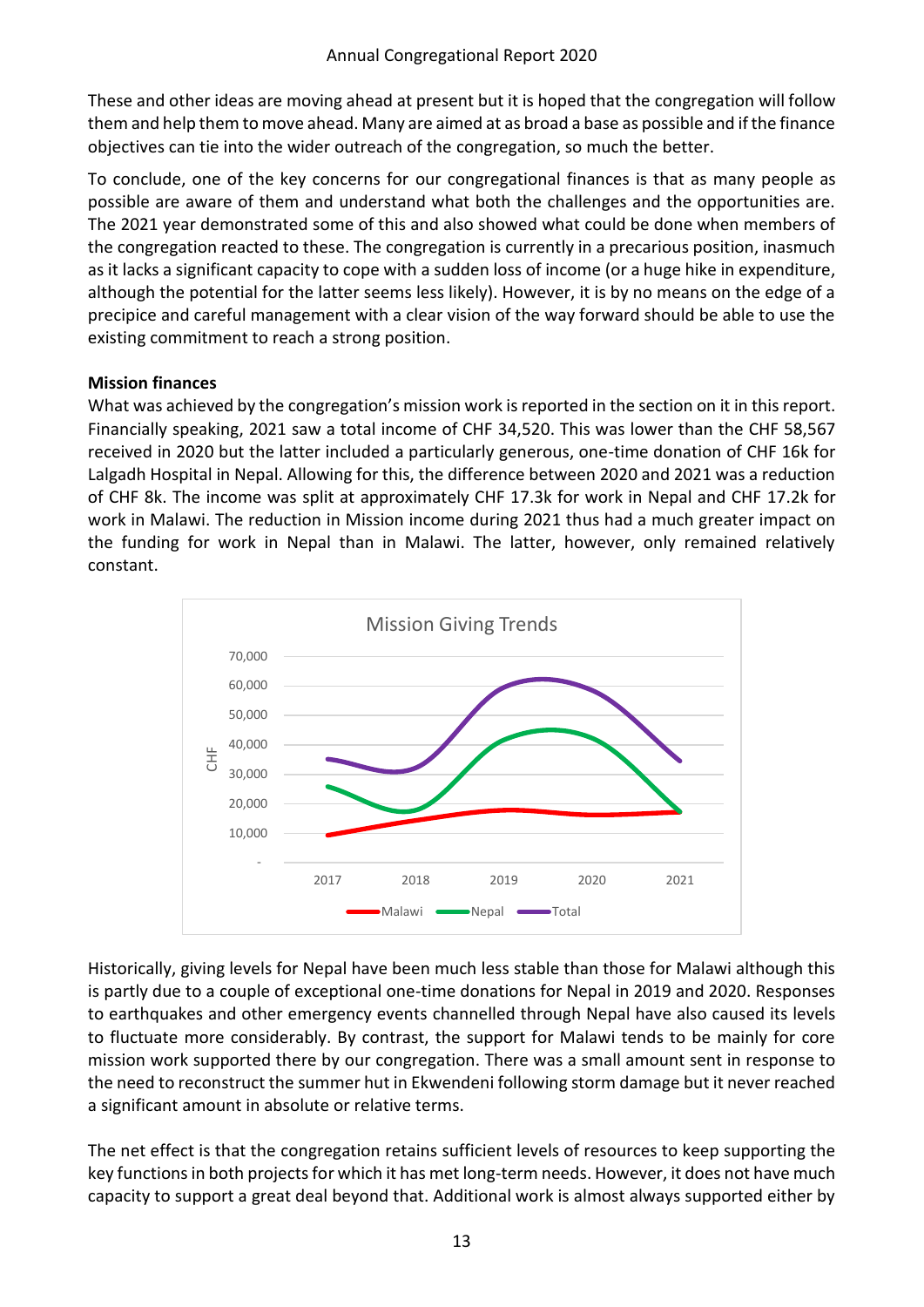special contributions or by specific appeals. Our continuing support to Nepal has been able to sustain the apparent decline in income since 2020 mainly because the core levels were independent of the passing through of the one-off contributions. The support for Malawi gathered momentum in a somewhat slow but sure manner until around 2019, since when it has effectively stabilized. Like the congregation itself, our mission work (financially speaking) can continue at its current levels but is very vulnerable to any sudden loss of revenue.

The cash balances at the end of 2021 were CHF 7,990 for Nepal and CHF 11,789 for Malawi.

It is finally worth noting that the ongoing work to reinvigorate the FWO givings (see the section on FWO and above) may also serve to help mission finances. All FWO donations, whether to the congregation or to our mission work (or both) are tax deductible for Geneva residents. Hence the overall scheme is a good example of where congregational work and financial concerns can find common solutions to the benefit of all.

#### **Note of appreciation**

Following the generous assistance provided to the Church during 2020 on financial and tax matters, Mr Peter Rupf of SOFAD SA and his colleagues have continued to provide this guidance on a pro bono basis over the course of 2021. This has included the provision of payroll calculations and documents, and immensely valuable assistance with some quite awkward taxation requirements. The Church is extremely grateful and would like to thank Mr Rupf and SOFAD SA once more for all the time and help which they have provided in such a professional and friendly way.

*Ewart MacKenzie, treasurer (mackenzieje@hotmail.com)*

# **Free will offering (FWO) scheme**

In January 2021, after the departure of Tom Snow, Han Broere temporarily took on the role of FWO treasurer. In September, I succeeded him in this role. Many thanks to Han for diligently keeping all the records up to date. As we transitioned to 2022, we were able to close the books on 2021, a year that was notably unconventional in that all the donations were by bank transfer. Through the FWO, we received CHF 74,210 for our congregational finances and CHF 34,270 for our mission projects. (CHF 50,850 was also donated by bank transfers that were not part of the FWO scheme.) Tax attestations were provided on request that specified the total personal donations within the congregational and mission FWO and non-FWO schemes.

In preparation for the return of in-person services, we re-established contact with the current FWO members by sending out the annual letter with the pledge form for 2022. Several have responded renewing their pledges. The annual letter and the start of services in the Auditoire also paved the way for re-issuing the pink and blue donation envelopes. Although the number of those who requested envelopes is small, the feedback I received about their use has been very positive.

For 2022, we foresee the work for reinvigorating the FWO as two-fold: 1) to increase the response to our pledge letter among FWO members and 2) to increase membership of the FWO scheme.

Many thanks for your generous support!

Makoto Ikeda (*fw.treasurer.cos.geneva@gmail.com*)